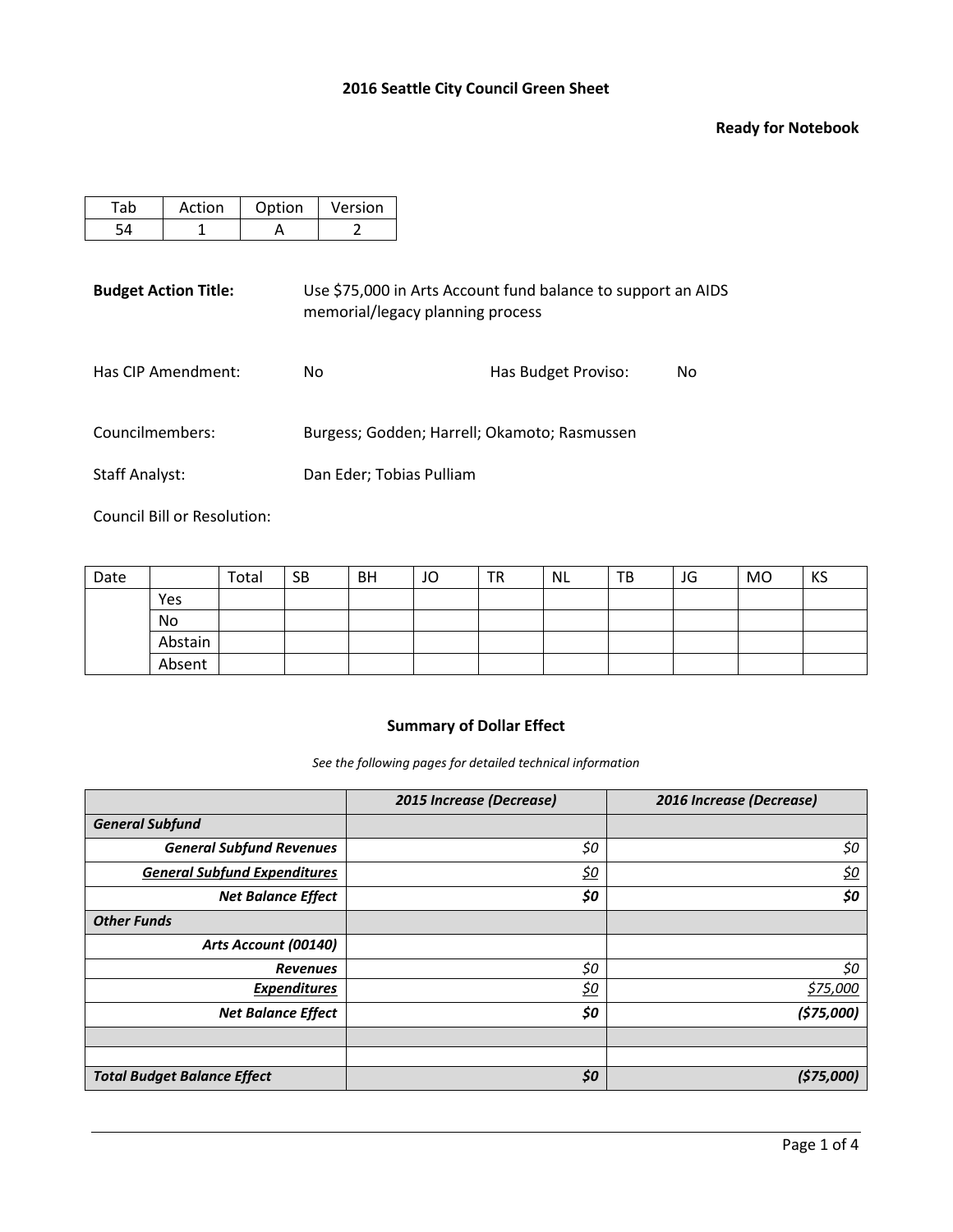| ~ h | Action | Ontion | Version |
|-----|--------|--------|---------|
|     |        |        |         |

# *Budget Action description:*

This green sheet would use \$75,000 of Arts Account unreserved fund balance in 2016 to help fund an AIDS Legacy/Memorial planning process. The City's funding would be supplemented by a required \$75,000 match in community support for a total planning budget of \$150,000.

Funding would support the following activities:

- 1) Convene and staff an advisory committee of diverse community members familiar with or involved in the response to the AIDS crises.
- 2) Conduct a series of public focus groups to gather input about the character of a legacy/memorial project
- 3) Engage artists, design and engineering professionals and historians and curators to develop concepts.
- 4) Prepare collateral materials to share options of a legacy/memorial project.
- 5) Produce a final report that outlines scale, location, timeline, financial information, and other components of the project.
- 6) Complete preliminary research and present legacy/memorial options to the advisory committee which would reach consensus on a recommended legacy/memorial project and course of action

The Museum of History & Industry (MOHAI) has proposed to take a leadership role in planning and proposing an appropriate Seattle AIDS Legacy/Memorial project. The City will contract for the work with MOHAI or another qualified entity (contractor) for the work. Total funding would include the City's \$75,000 and \$75,000 in matching support from the selected entity.

The City's \$75,000 and the contractor's \$75,000 match (\$150,000 total) would support:

- one staff lead of approximately two-thirds time and an administrative support staff of one-third time including benefits (\$50,000 total personnel costs);
- public meetings, committee meetings, and public input process (\$5,000);
- materials to share design options (\$15,000);
- production and distribution of final report (\$15,000);
- design professionals to help produce three initial legacy/memorial options (\$45,000);
- engineering consulting support (\$15,000); and
- additional graphic and design support (\$5,000).

Total City Funding: \$75,000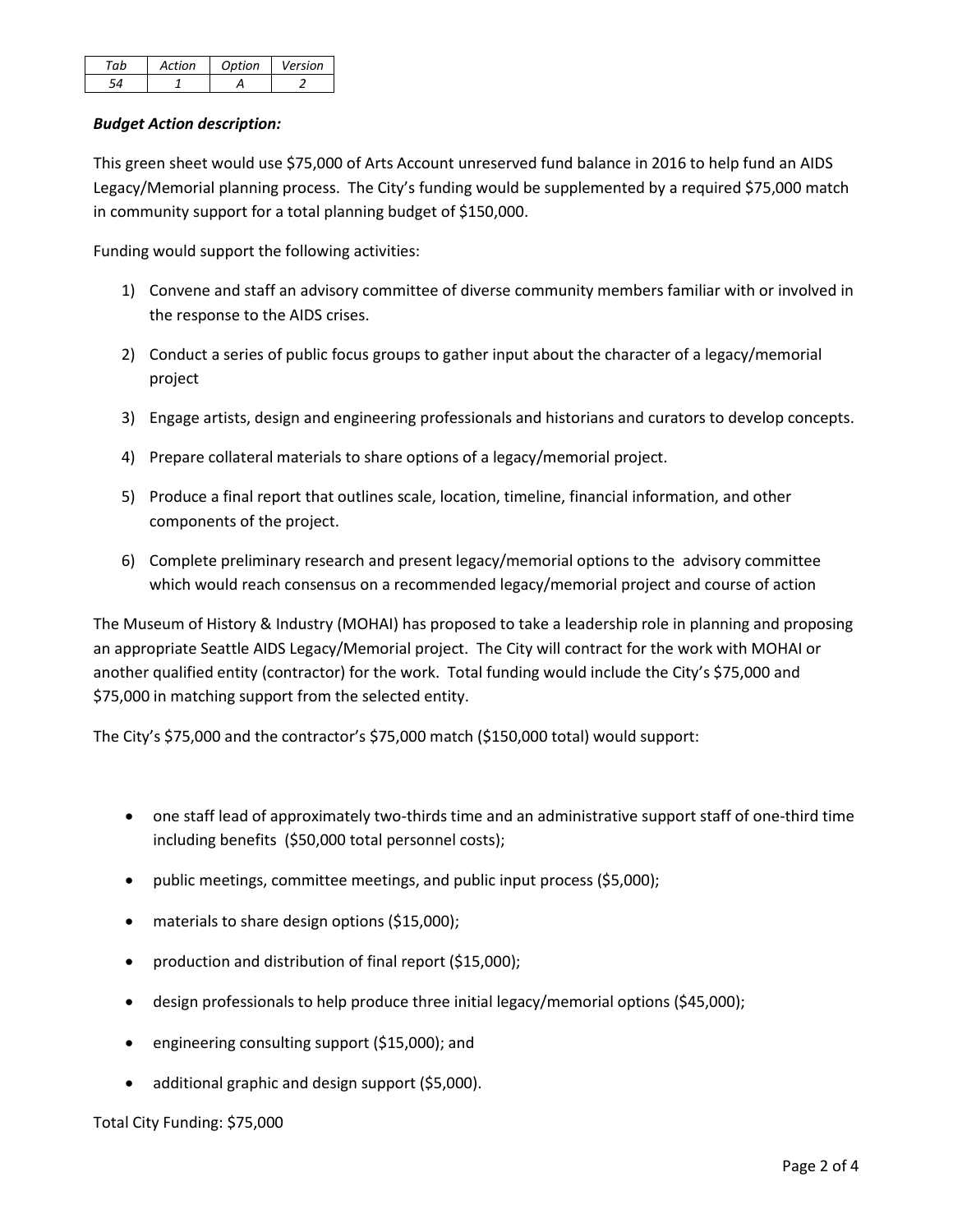| Action | Ontion | Version |
|--------|--------|---------|
|        |        |         |

Match Funding: \$75,000

Project Total: \$150,000

# **Background**

Seattle experienced a tragic loss of nearly 4,000 persons in the first two decades of the AIDS epidemic. The history of the early days of the AIDS epidemic, and Seattle's response has not been comprehensively collected, recorded, or presented.

Seattle communities worked creatively, tirelessly and fearlessly to help those diagnosed with the HIV virus. The range of responses left a legacy of citizen action and compassion that inspires us today.

Recently a consensus has formed among people who were active in the early days of the epidemic that the history of the AIDS epidemic in Seattle must be coherently and comprehensively told by those who were on the front lines of the initial battle against AIDS. Sharing this history is consistent with the recommendation of Mayor Murray's LGBTQ Task Force that highlighted the need for the City to improve the public's understanding of the history, current place, and values of the LGBTQ community.

**Proposed Program**: The goal of the legacy/memorial project is to tell the history of Seattle's AIDS Crisis of the 1980s and early 1990s to capture the lessons of the crisis and the diverse community response and to provide a call to civic action against fear and discrimination and for prevention. This proposed planning project would identify the scope, location, and budget of the project; determine how it compliments and connects with any similar projects; and provide a timeline and action plan for implementation.

**Outcomes & Deliverables**: A robust project proposal document prepared by the contractor, resulting from careful planning to clearly define the scope, scale, physical location, resources, civic purpose, and timeline of a future Seattle AIDS Legacy/Memorial project. The contractor will produce options for a location, cost estimates for project development, options for revenues to fully fund the project, and a schedule.

This proposal includes gathering information on the early history of the Seattle AIDS crises from different and diverse voices and identifying the ways to memorialize that history; gathering input from the public in various settings and formats; disseminating information to the community, detailing the desired aspects of a legacy/memorial project, and identifying possible options including physical space or location, and/or creating an online presence or an exhibition.